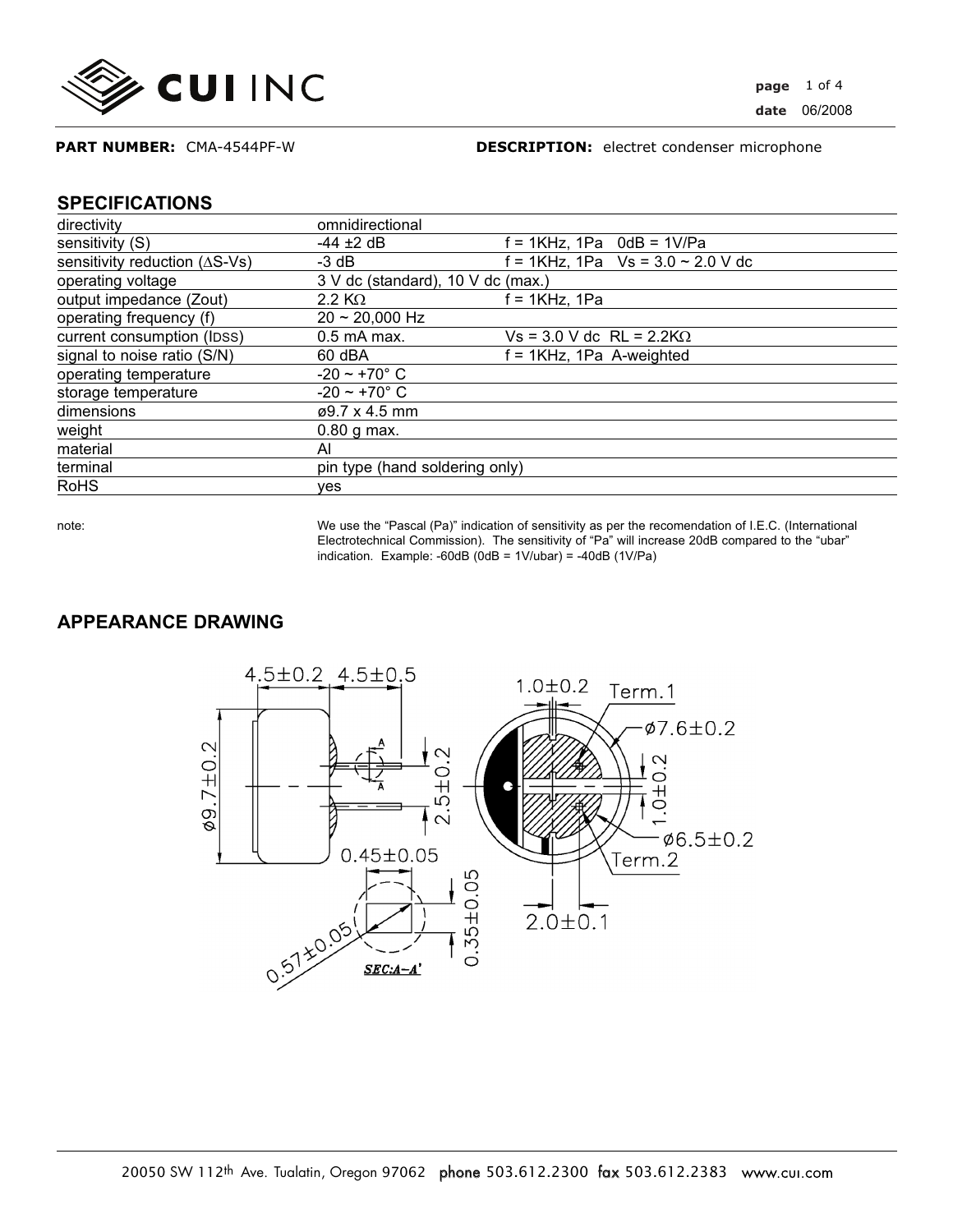

**PART NUMBER:** CMA-4544PF-W

**DESCRIPTION:** electret condenser microphone

# **MEASUREMENT CIRCUIT**



# **FREQUENCY RESPONSE CURVE**

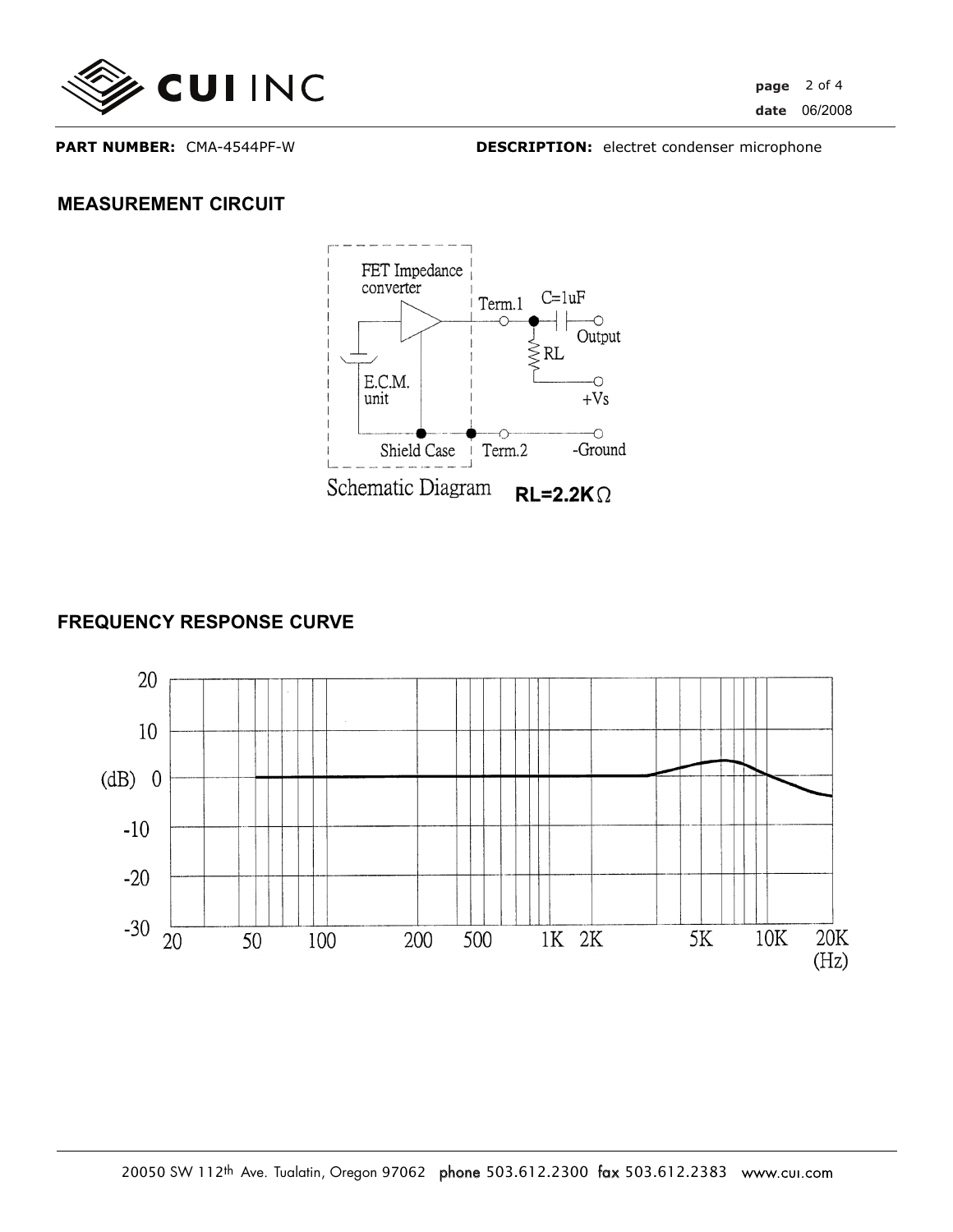

**PART NUMBER:** CMA-4544PF-W

**DESCRIPTION:** electret condenser microphone

## **MECHANICAL CHARACTERISTICS**

| item                      | test condition                                 | evaluation standard              |
|---------------------------|------------------------------------------------|----------------------------------|
| soldering heat resistance | Lead terminals are immersed in solder bath of  | No interference in operation.    |
|                           | 270 $\pm$ 5°C for 2 $\pm$ 0.5 seconds.         |                                  |
| PCB wire pull strength    | The pull force will be applied to double lead  |                                  |
|                           | wire:                                          | No damage or cutting off.        |
|                           | Horizontal 4.9N (0.5kg) for 30 seconds         |                                  |
| vibration                 | The part will be measured after applying a     |                                  |
|                           | vibration amplitude of 1.5 mm with 10 to 55 Hz |                                  |
|                           | band of vibration frequency to each of the     | After any tests, the sensitivity |
|                           | 3 perpendicular directions for 2 hours.        | should be within ±3dB compared   |
| drop test                 | The part will be dropped from a height of      | to the initial measurement.      |
|                           | 1 m onto a 20 mm thick wooden board 3 times    |                                  |
|                           | in 3 axes $(X, Y, Z)$ for a total of 9 drops.  |                                  |

### **ENVIRONMENT TEST**

| item             | test condition                                                                         | evaluation standard                                                                                       |
|------------------|----------------------------------------------------------------------------------------|-----------------------------------------------------------------------------------------------------------|
| high temp. test  | After being placed in a chamber at +70°C for                                           |                                                                                                           |
|                  | 72 hours.                                                                              | The part will be measured after                                                                           |
| low temp. test   | After being placed in a chamber at -20°C for                                           |                                                                                                           |
|                  | 72 hours.                                                                              |                                                                                                           |
| humidity test    | After being placed in a chamber at +40°C and                                           |                                                                                                           |
|                  | 90±5% relative humidity for 240 hours.                                                 |                                                                                                           |
| temp. cycle test | The part shall be subjected to 10 cycles. One                                          |                                                                                                           |
|                  | cycle will consist of:                                                                 |                                                                                                           |
|                  | +70℃<br>+25℃<br>+25℃                                                                   | being placed at $+25^{\circ}$ C for 6<br>hours. After any tests, the<br>sensitivity should be within ±3dB |
|                  | $-20^{\circ}$ C                                                                        | compared to the initial<br>measurement.                                                                   |
|                  | 0.5 <sub>h</sub><br>0.5 <sub>hr</sub><br>0.5 <sub>hr</sub><br>1hr<br>1hr<br>1hr<br>1hr |                                                                                                           |
|                  |                                                                                        |                                                                                                           |
|                  |                                                                                        |                                                                                                           |

### **TEST CONDITIONS**

standard test condition a) temperature:  $+5 \sim +35^{\circ}$ C b) humidity: 45 - 85% c) pressure: 860-1060 mbar<br>judgement test condition a) temperature:  $+25 \pm 2^{\circ}$ C b) humidity: 60 - 70% c) pressure: 860-1060 mbar judgement test condition a) temperature: +25 ±2°C b) humidity: 60 - 70% c) pressure: 860-1060 mbar